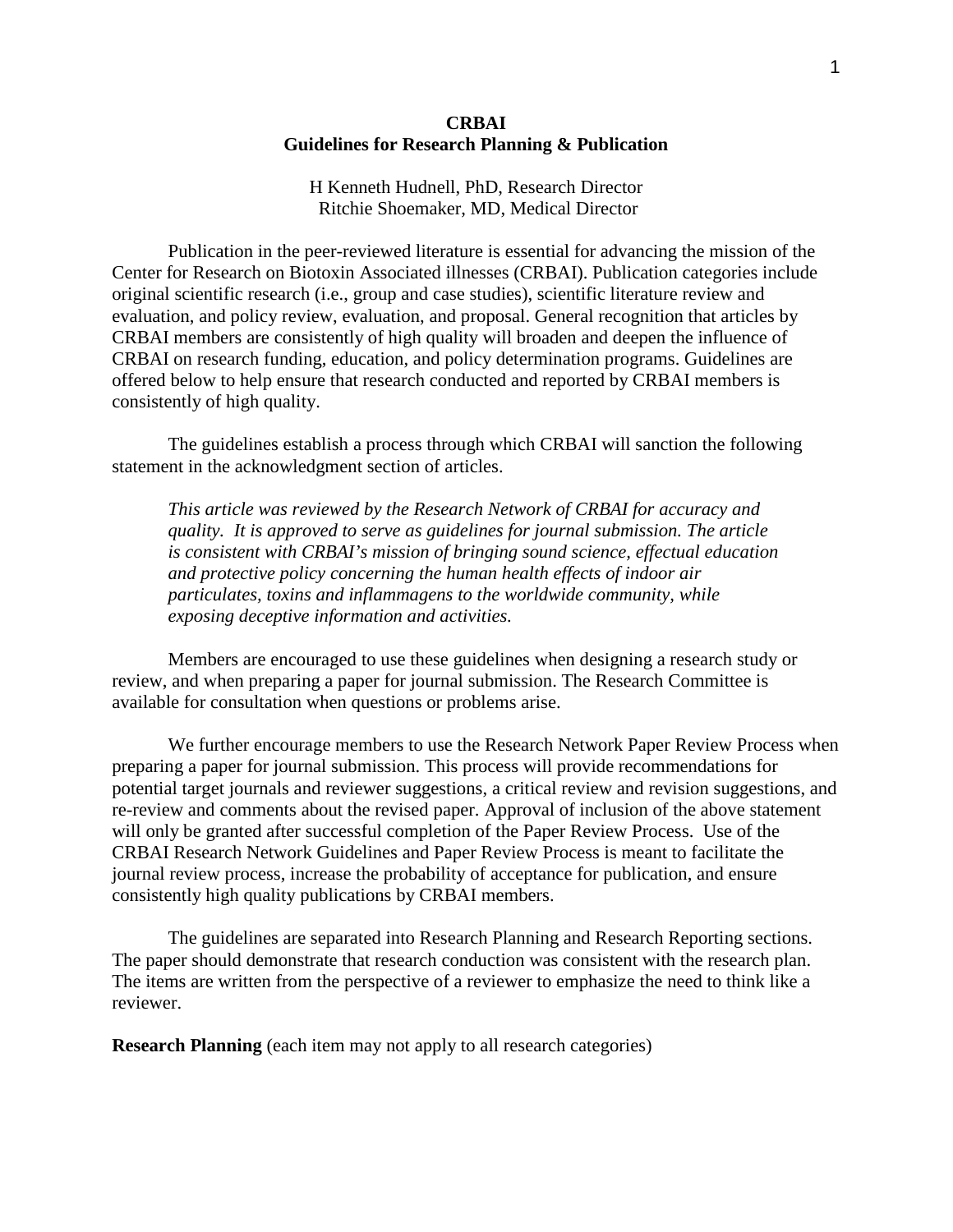- 1. Is the research topic of direct relevance to protecting human health from the adverse effects of exposure to indoor air contaminants, toxins and/or inflammagens?
- 2. Describe the primary research objective (e.g., to develop evidence-based hypotheses; to test specified hypotheses; to evaluate or compare environmental or clinical intervention effectiveness; to perform a meta analysis; to assess the scientific basis of policy; to evaluate policy effectiveness; to evaluate the consistency of policy across organizations; to propose policy changes).
- 3. If the primary objective is met, will the research make an original and significant contribution to the literature on that topic?
- 4. If the primary objective is met, will the research be of broad international interest?
- 5. List the necessary and sufficient goals or milestones for meeting the primary objective.
- 6. If experimental research, describe the optimal and minimal experimental design elements needed to meet the goals and primary objective.
- 7. If experimental research or meta analysis, what are the minimal number of subjects per group or studies necessary to show a statistically significant difference at the anticipated effect size?
- 8. Describe the quality assurance or quality control process and how it will be documented.
- 9. Are the resources available to support at least the minimal experimental design elements and achieve the goals?
- 10. Do the research team members provide expertise in all areas relevant to this research?

**Research Report** (each item may not apply to all research categories)

- 1. Is the research topic of interest to a broad, international community?
- 2. Is the primary objective original? Has the primary objective been sufficiently met in previously reported research?
- 3. Is the research likely to have a significant impact in the scientific and/or policy communities?
- 4. Does the title succinctly capture the research essence?
- 5. Does the abstract succinctly describe the background, primary objective, methods, main results and conclusion?
- 6. Is the paper well organized with Introduction, Methods, Results and Discussion/Conclusion sections and subsections as appropriate?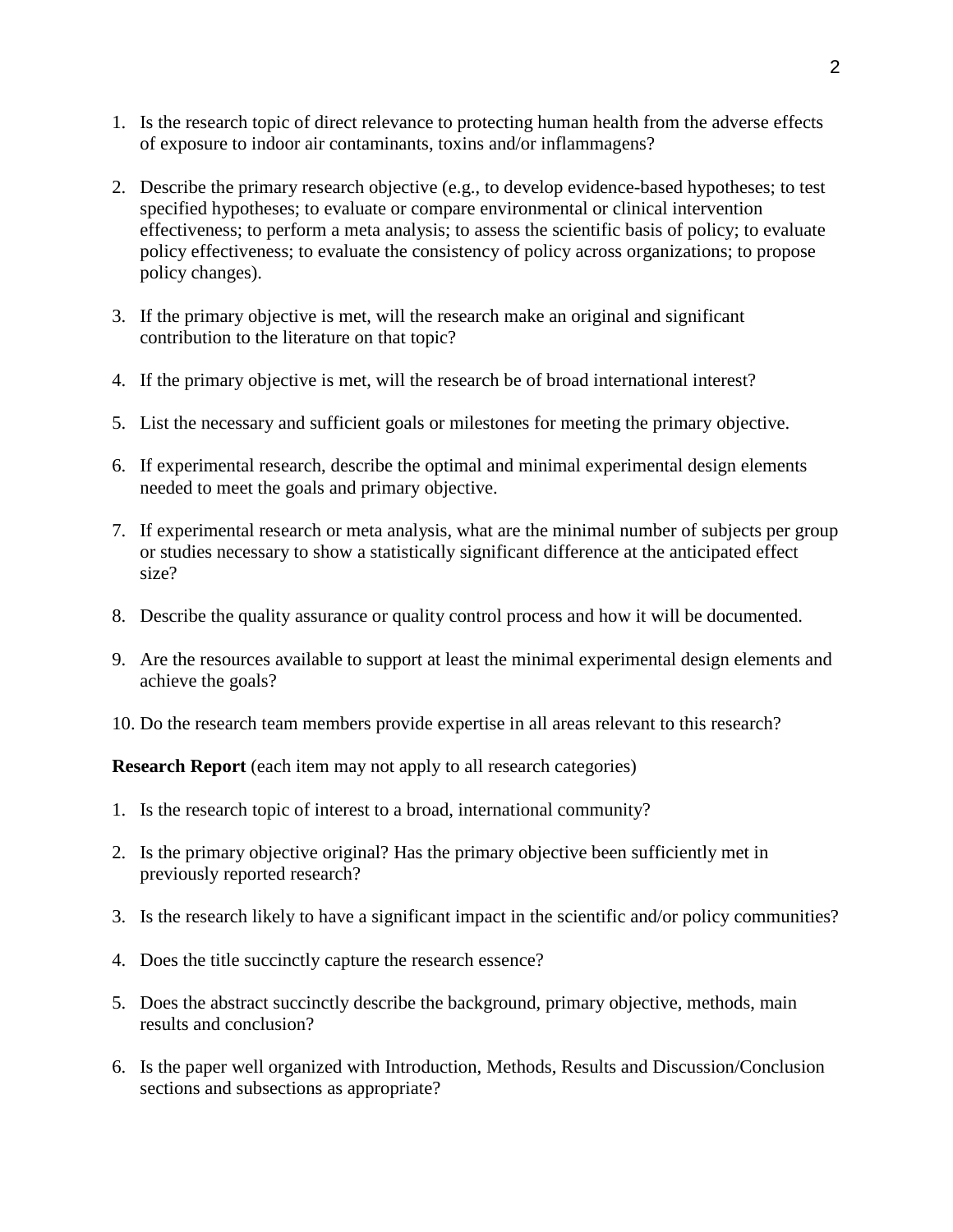- 7. Do the syntax, grammar and punctuation meet high quality writing and grammar standards?
- 8. Is the writing style logical, concise, and easy to read and follow?
- 9. Does the Introduction describe the general field of inquiry, current topic of inquiry and how this research was intended to fill a gap in the literature or advance knowledge in the field?
- 10. Will this type of research test specific hypotheses? If so, are the hypotheses clearly stated in the Methods Section?
- 11. Is the study design best suited for meeting the primary objective? If not, is the study design sufficient for meeting the primary objective?
- 12. Are the analytical and procedural methods well described and referenced so that they could be replicated, and are the quality control procedures well described and adequate?
- 13. Are the statistical procedures appropriate and sufficient for describing and assessing the significance of the results?
- 14. Are all study results reported clearly and completely, and do they indicate that the study was conducted according to the study design and methods?
- 15. Is the use of tables and graphs appropriate? Could the results be presented more concisely by adding or subtracting tables and/or graphs?
- 16. Are methods presented only in the Methods Section, and results reported only in the Results Section?
- 17. Does the Discussion Section avoid a restatement of the results?
- 18. Are the current results sufficiently integrated with the existing literature to show important linkages?
- 19. Should topics be added to the Discussion Section to explore implications for future research?
- 20. Should topics be removed from the Discussion Section to avoid excessive and unfounded speculation?
- 21. Is a discussion of study weaknesses included?
- 22. Is a concise conclusion presented?
- 23. Are all statements of "fact" well referenced?